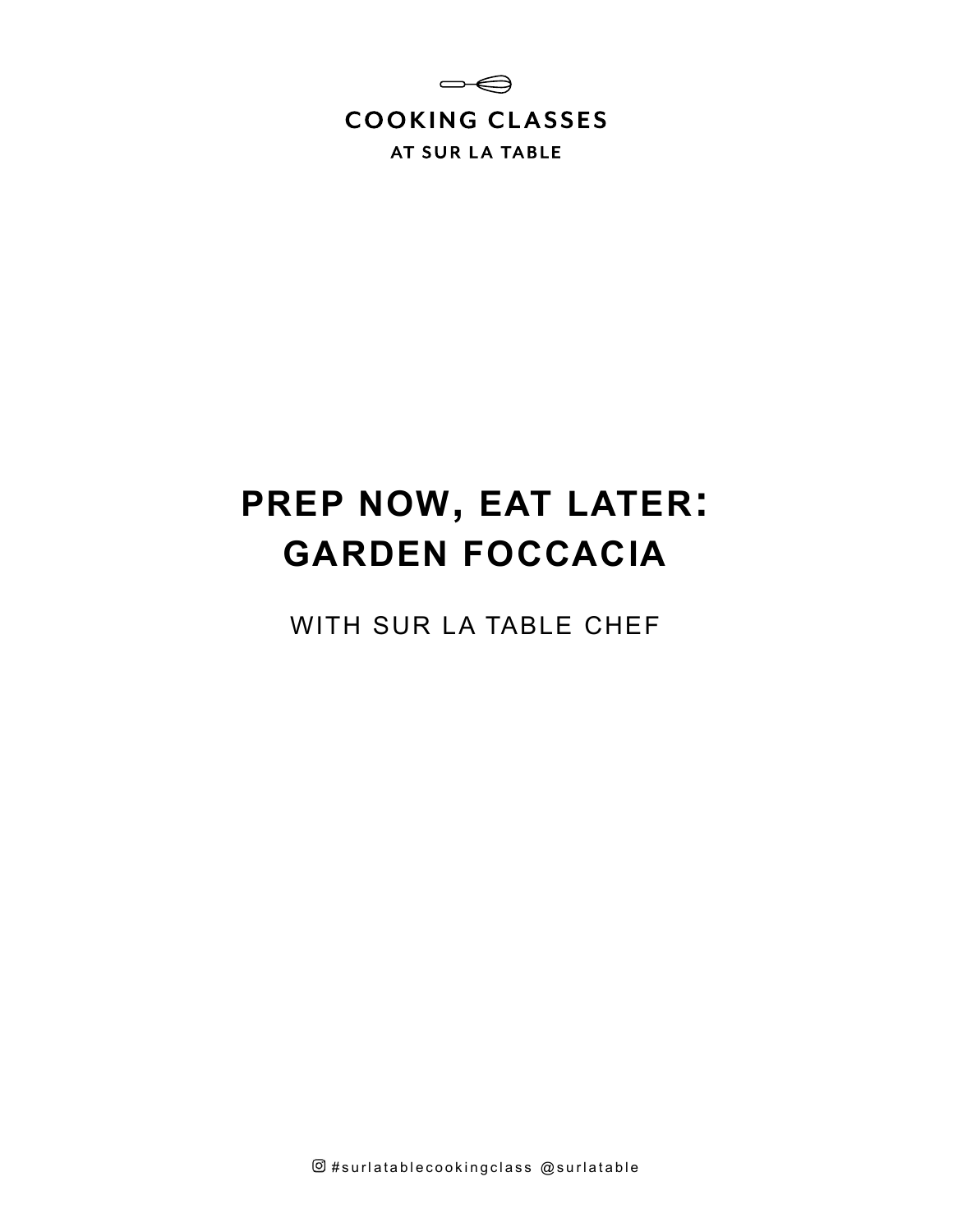# **Ingredient Shopping List**

Below is a list of ingredients you'll need to make the recipes in this packet.

### **Produce**

- $\Box$  1/4 pound fingerling or baby potatoes
- $\Box$  1 medium red onion or 2 large shallots
- $\Box$  1/2 cup cremini or button mushrooms
- $\Box$  1/2 pint yellow or red cherry tomatoes
- $\Box$  4 large garlic cloves
- $\Box$  2 yellow, orange, or red mini bell peppers, or 1 large bell pepper
- $\Box$  Small bunch chives
- $\Box$  Small bunch flat-leaf parsley, or tarragon

### **Dairy**

□ 2 cups heavy whipping cream

### **Pantry Items**

- $\Box$  Instant dry yeast
- Granulated sugar
- □ All-purpose flour
- □ Fine kosher salt
- $\Box$  Extra-virgin olive oil

### **Dry/Canned Goods**

- $\Box$  1/4 cup capers
- $\Box$  1/4 cup olives (pitted)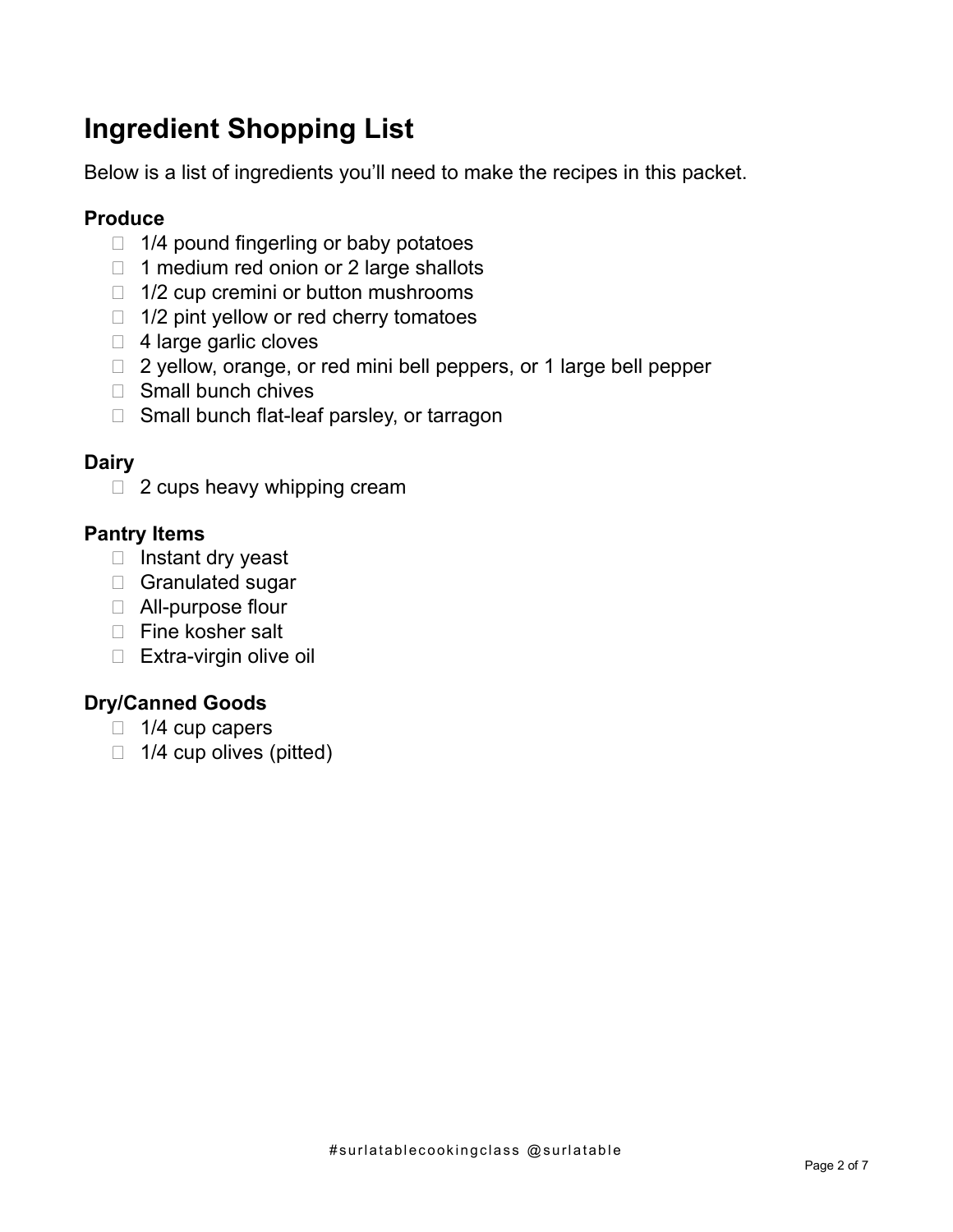# **Equipment Needed**

Below is a list of tools you'll need to make the recipes in this packet.

### **Cutlery**

- □ Serrated knife
- □ Chef's knife
- □ Paring knife
- □ Cutting board

### **Hand Tools/Gadgets**

- □ Measuring cups and spoons
- Digital scale (optional)
- □ Instant-read thermometer
- □ Mixing bowls (various sizes)
- □ Silicone pastry brush
- □ Silicone spatula
- Bench scraper (optional)
- □ Fine-mesh strainer

### **Appliances**

 $\Box$  Stand mixer with attachments

### **Bakeware**

 $\Box$  1/2 rimmed baking sheet

### **Other**

- D Plastic wrap
- □ Parchment paper
- D Paper towels
- □ Cheesecloth (optional)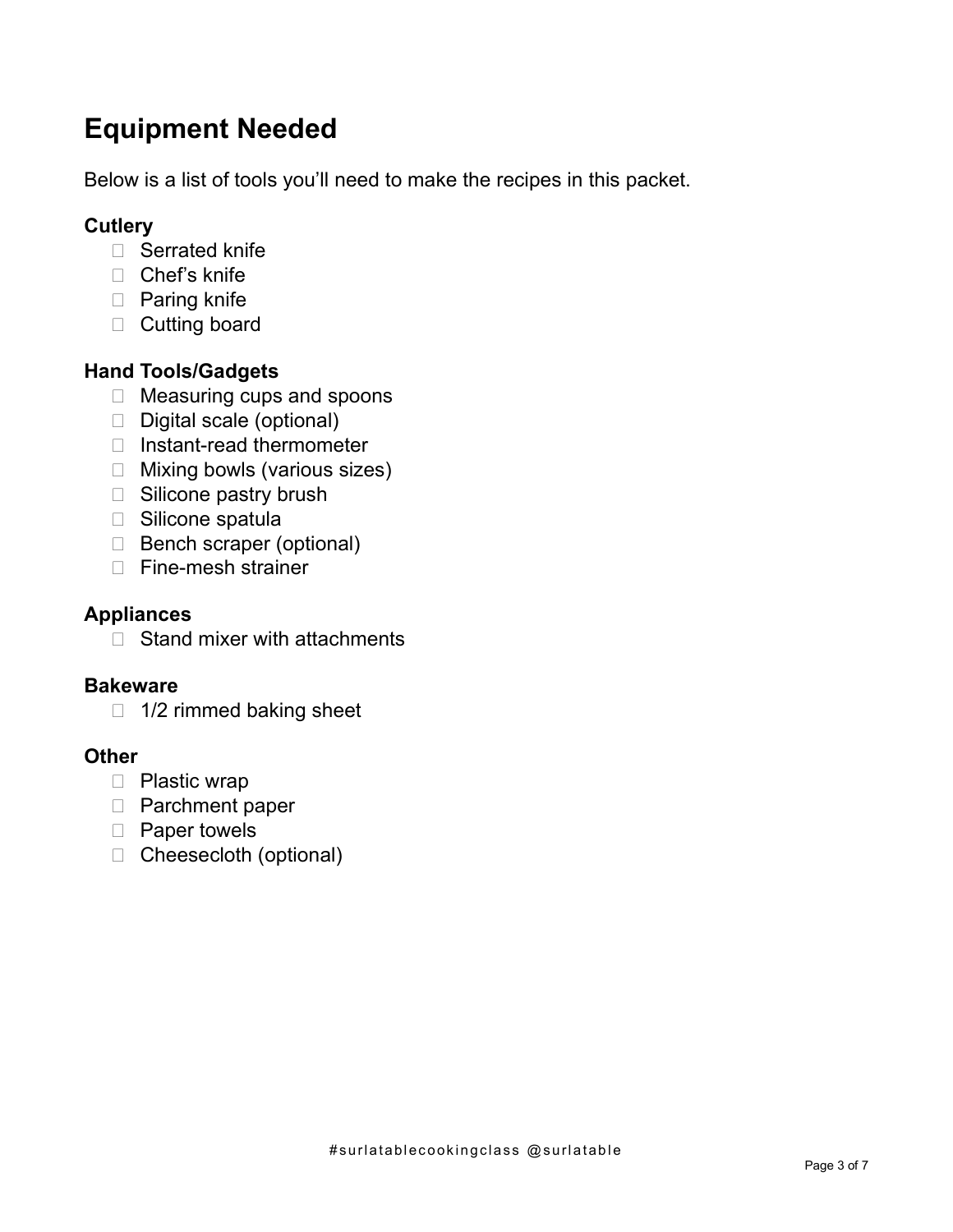## **Pre-Class Mise en Place and Notes**

- Please gather all ingredients prior to class if you will be cooking along.
- It is helpful to organize the ingredients by recipe on rimmed baking sheets.
- Feel free to pre-measure ingredients, but it is not necessary.
- We encourage you to prep all your ingredients before class as it will allow you to have more time to listen and watch the instructor.

### **Garden Focaccia**

- 1. Preheat oven to 400°F.
- 2. Wash and dry produce.

We will prepare all recipes in class. You will bake your focaccia after class after it has fully risen.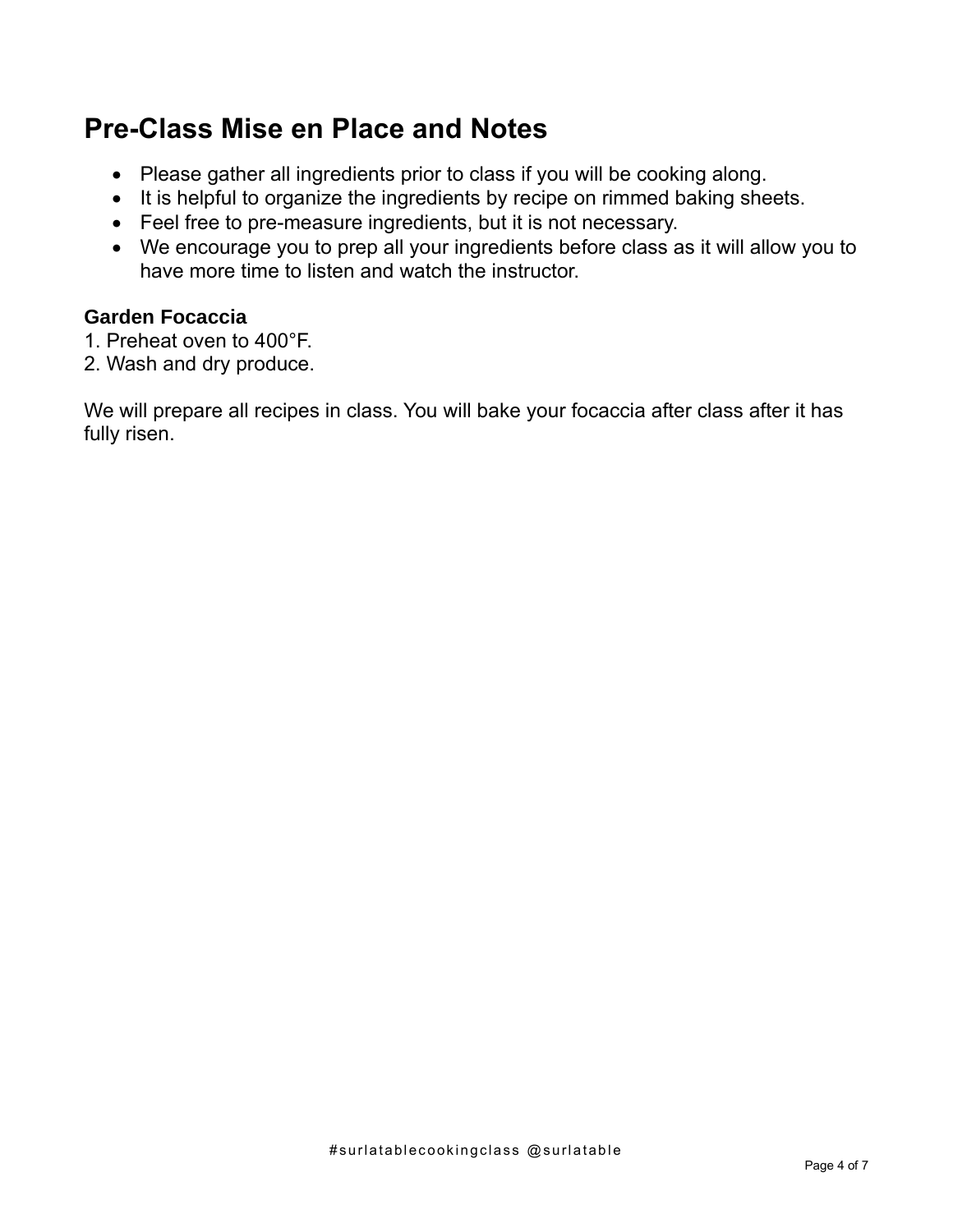### **GARDEN FOCCACIA**

#### *Yield: 1 half-sheet pan of focaccia*

Flatbreads have been baked and shared for several thousand years. Focaccia holds a coveted position as being one of the most loved and versatile. In Italy, focaccia is garnished with both savory and sweet ingredients, sliced for sandwiches, or just enjoyed warm straight from the oven.

### *For dough:*

 $\frac{1}{2}$ 

*24 ounces (3 cups) warm water (105° to 115°F) 2 tablespoons instant dry yeast 1 3/4 ounce (1/4 cup) granulated sugar 2 1/2 pounds (9 1/3 cups) all-purpose flour, divided 2 teaspoons fine kosher salt 1 tablespoon extra-virgin olive oil*

### *Toppings:*

*1/4 pound fingerling potatoes, cut lengthwise into 1/8" slices 1 medium red onion or 2 large shallots, cut lengthwise into 1/8" slices 1/3 cup extra-virgin olive oil, plus more for coating sheet pan 1 tablespoon kosher salt, divided 1/2 cup cremini mushrooms, cut lengthwise into 1/8" slices 1/2 pint yellow and red cherry tomatoes, halved and blotted dry 4 large garlic cloves, cut lengthwise into 1/8" slices 1/4 cup capers, drained and blotted dry 2 yellow, orange, or red mini bell peppers, or large bell pepper, cored, seeded and sliced into 1/8" thick rings Small bunch of chives Small bunch of flat-leaf parsley, or tarragon, separated into single stems (do not remove leaves) 1/4 cup olives, pitted and halved*  $\frac{1}{2}$ 

Preheat oven to 400°F and position a rack in center position.

1. *To prepare yeast mixture*: To the bowl of a stand mixer, dissolve yeast in warm water and allow it to sit for 5 to 10 minutes, or until mixture is foamy. If mixture doesn't foam, discard and start again with a new batch of yeast.

2. *To prepare dough*: To the bowl of a stand mixer with the yeast mixture, add sugar, 2 pounds of flour and salt. Attach paddle attachment and mix until ingredients are thoroughly blended and dough begins to pull away from sides. Turn dough out onto a floured surface, knead until smooth and elastic, about 5 minutes. Add remaining flour as necessary to keep dough from sticking, but dough should remain soft. Coat a large mixing bowl with 1 tablespoon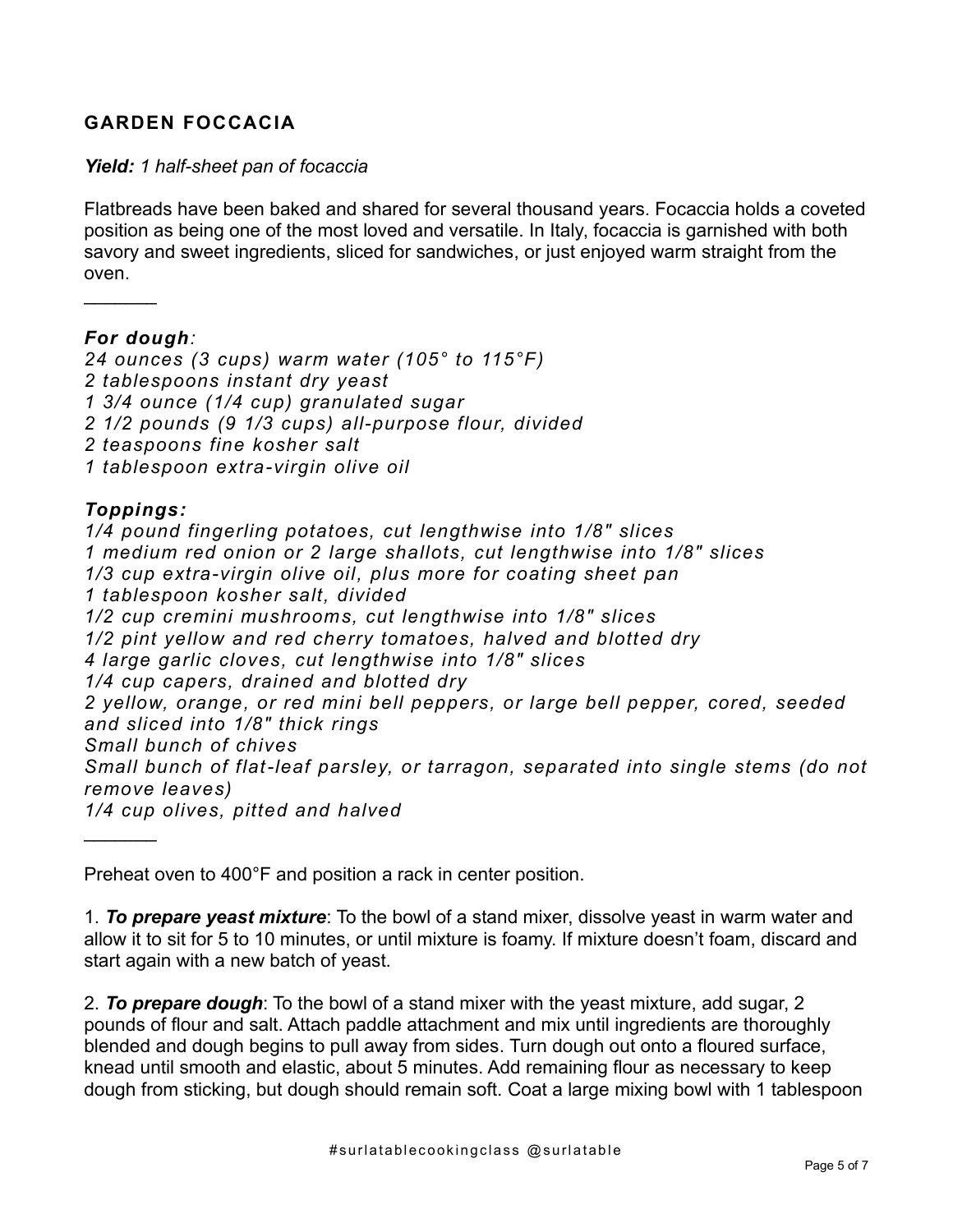of olive oil. Form dough into a ball, transfer to mixing bowl and turn to coat dough with oil. Cover bowl with plastic wrap and allow dough to rise in a warm place until it doubles in bulk, about 1 hour. The dough may be made up to this point, punched down, kept covered and chilled overnight. Allow dough to return to room temperature before proceeding with recipe.

3. *To par-roast potatoes and red onions*: While the dough is rising, par-roast potatoes and onions. To a medium mixing bowl, add sliced potatoes, onions, 1 tablespoon olive oil and 1/2 teaspoon of salt. Toss to combine, coating vegetables thoroughly with oil. Transfer vegetables to a parchment-lined baking sheet and arrange in a single layer. Transfer baking sheet to oven and par-bake for 10 minutes, until onions begin to caramelize and potatoes can be slightly pierced with a knife. Remove baking sheet from oven and allow vegetables to cool.

4. *To plan your design*: Lay a piece of parchment the size of your baking sheet onto your work surface. Arrange your prepared vegetables in a decorative manner onto parchment mimicking flowers in a garden. Roasted sliced potatoes, sliced mushrooms, halved cherry tomatoes, sliced garlic and capers can be used for flower petals. Roasted potatoes and sliced mushrooms can also be used for rocks or borders. Roasted onions and bell pepper rings can be used for whole flowers. Chives, parsley and tarragon can be used for leaves and stems. Chives can also be used as a horizon. Olives and capers can be used as centers of flowers.

5. *To assemble garden focaccia*: Using a silicone pastry brush, generously coat baking sheet with olive oil. Press proofed dough evenly into baking sheet. Arrange your design onto dough, pressing vegetables gently into dough to adhere. Cover dough loosely with plastic wrap and allow to rise in a warm place until almost doubled in bulk, about 30 minutes to 1 hour.

6. *To bake focaccia*: Using a silicone pastry brush, brush focaccia and vegetables with 1/3 cup oil and sprinkle with remaining 2 1/2 teaspoons salt. Transfer to preheated 400°F oven and bake until focaccia is golden brown, 20 to 25 minutes. Allow focaccia to cool in pan set on a wire rack and serve warm or at room temperature.

### *Recipe variations:*

- There are infinite ways to decorate focaccia. Any vegetables that have high water content should be par-baked or blotted dry before placing on dough.
- Try using basil or parsley leaves as trees, sliced roasted beets, green onions, sundried tomatoes, or sliced yellow bell peppers as sunflower petals.
- Garnish your focaccia with sesame seeds, poppy seeds, or your favorite spices before baking.